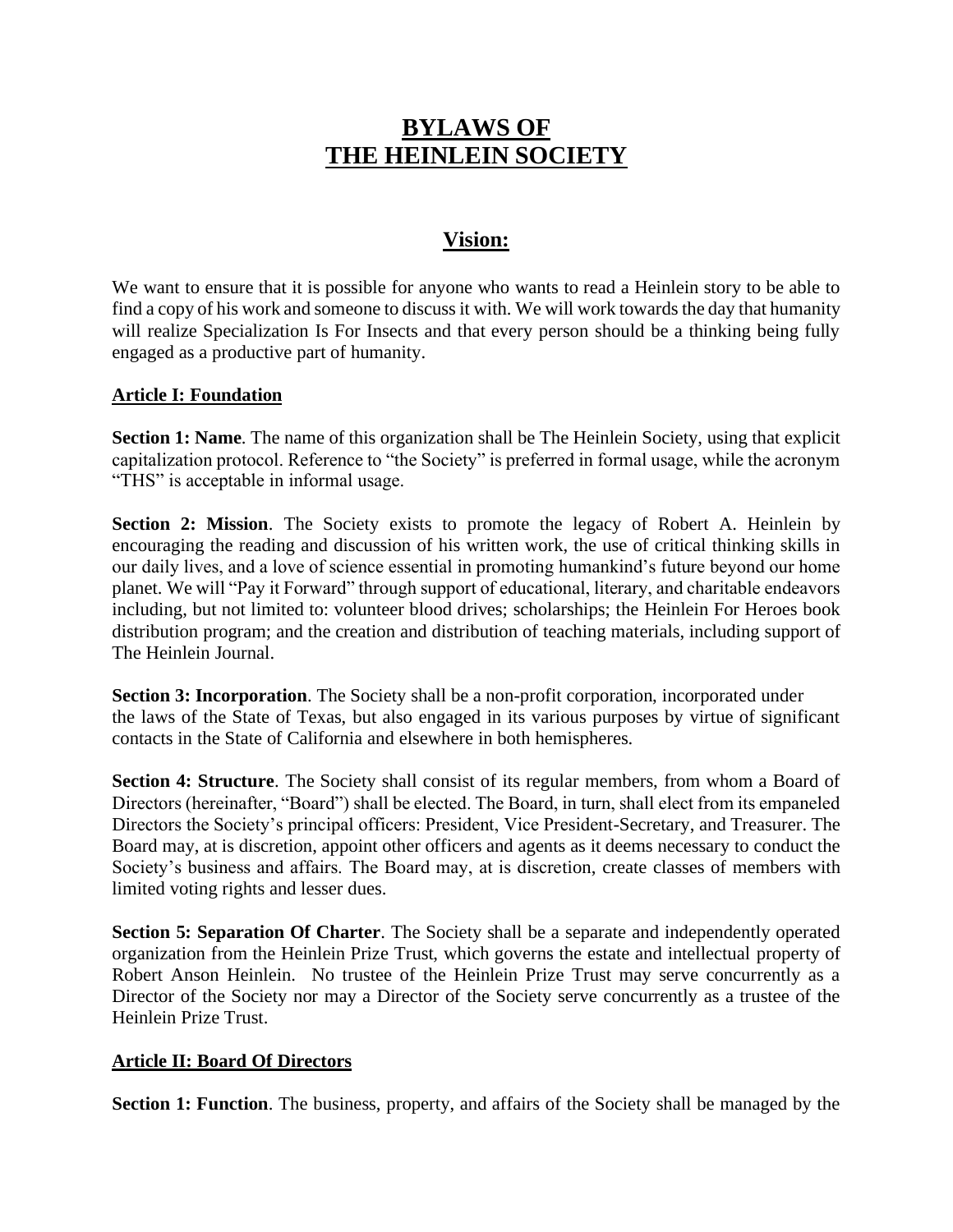Board of Directors.

**Section 2:** Number And Qualifications Of Directors. The Board shall be composed of nine persons who must be bona fide regular members of the Society in good standing upon their election to the Board, and throughout their terms as Directors.

**Section 3:** Classification Of Directors. The Board shall be divided into three classes of three Directors in each class.

A. At the first Annual Meeting of the Society, the Directors of the first class shall hold office for a term of one year, the Directors of the second class shall hold office for a term of two years; and the Directors of the third class shall hold office for a term of three years.

B. At all subsequent Annual Elections, a minimum of two Directors shall be elected by the regular members for a term of three years, to succeed those Directors whose term then expires.

C. Nothing shall be construed to prevent the re-election of a Director.

D. Each Director elected by the regular members at the Annual Election shall hold office for the term for which he or she is elected, and until a successor is elected and qualified.

E. Any Director appointed by the Board to fill a vacancy must have their appointment ratified by the regular members at the next immediate Annual Election, in order to complete the vacated remaining term of office. If the Board-appointed Director fails ratification, the regular members of the Annual Meeting may elect a new Director of their choosing for the remaining term or request the new Board to fill the vacancy with a different candidate.

**Section 4:** The Robert A. Heinlein Memorial Director. The Society's official letterhead shall designate in perpetuity Virginia Heinlein as the "Robert A. Heinlein Memorial Director".

**Section 5:** Powers Granted To The Board. The Board shall have the following powers to manage the Society's operation:

A. Power To Elect Officers. The Board shall have the power to elect from its empaneled Directors a President, a Vice President, -a Secretary, and a Treasurer at an organizational meeting immediately following election and subsequent installation of the new class of Directors at the Annual Meeting, or at special or regular Board meetings if an office has been vacated for whatever reason. The Board may elect such other officers as it may, from time to time, amend these Bylaws to permit. The Board may appoint a supporting member of the Society to an office other than a Director, President, Vice President, -Secretary, or Treasurer, under such terms as it may hereafter prescribe.

B. Power To Appoint Other Officers And Agents. The Board shall have the power to appoint other officers and agents as the Board may deem necessary for the transaction of the business of the Society.

C. Power To Remove Officers And Agents. The Board shall have the power to remove any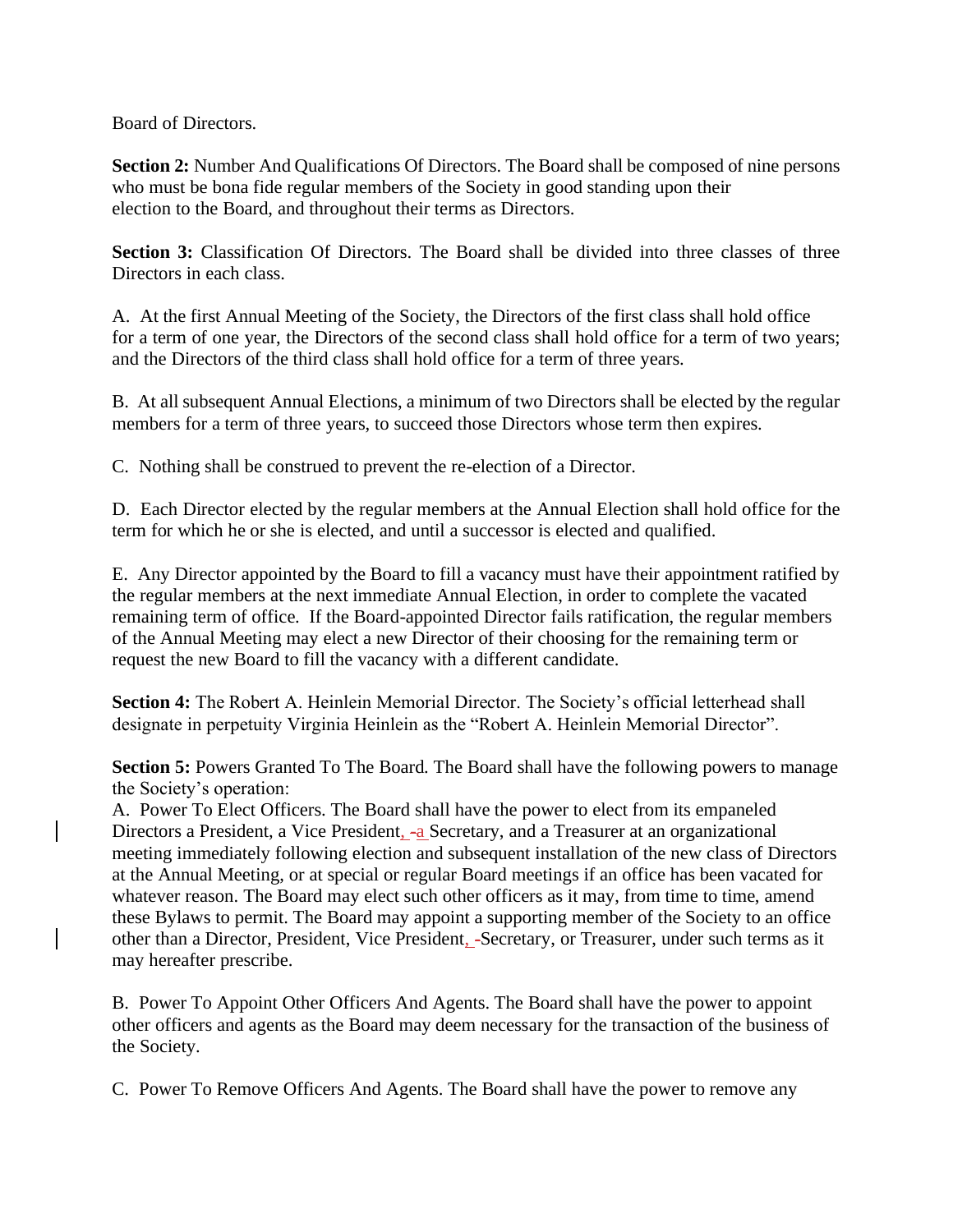Director, officer, or agent whenever, in the judgment of the Board, the business interests of the Society will be served.

D. Power To Fill Vacancies. The Board shall have the power, by appointment made by the remaining Directors, to fill a vacant Director's seat. Any Director appointed by the Board to fill a vacancy must have their appointment ratified by the regular members at the next immediate Annual Election, to complete the vacated term of office. The Board shall have the power to fill any other vacancy, in any other office, occurring from any reason.

E. Power To Make Bylaws. The Board shall have the power to make and alter any Bylaw or Bylaws, including the fixing and altering of the number of the Directors, provided the Board shall not make or alter any Bylaw or Bylaws fixing the qualifications, classifications, or term of office of any member or members of the then existing Board.

**Section 6:** Mandated Duties Of The Board. The Board must perform the following duties: Maintain due diligence on the operation and fiduciary interest of the Society. Ensure the maintenance, preparation, and filing all legally required documents required upon the Society, especially but not limited to documents of incorporation and taxes. Plan and execute the Annual Meeting of the regular members.

**Section 7: Operational Procedures Required Of The Board.** The Board shall apply the following procedures to manage the Society's operation:

**Use Of Electronic Communication**. The Board may, at its discretion and with consideration for privileged communication, use all aspects of electronic and computer communication protocols, such as email, chat rooms, social media, telephone conferencing, video conferencing, and other emerging technologies.

**Majority Vote Requirement**. Decisions by the Board, except in those circumstances explicitly noted, shall proceed from a simple majority vote of Directors present.

**Action By Super-Majority Written Consent**. If and when at least seven of nine Directors severally or collectively consent in writing or via email, to any action to be taken by the Society, that action shall be as valid a corporate action as though it had been authorized at a meeting of the Board. These statements of consent shall be entered in the Board minutes as if enacted from the monthly Board meeting immediately following the vote. Any pending written consent which has not achieved Super-Majority by the beginning of the next regularly scheduled Board meeting after its initial proposal shall expire.

**Disinterest Of Officers**. Board action on reports offered by the President shall be neither moved nor seconded by the President. Board action on reports offered by the Vice President-Secretary shall be neither moved nor seconded by the Vice President-Secretary.. Board action on reports offered by the Secretary shall be neither moved nor seconded by the Secretary. Board action on reports offered by the Treasurer shall be neither moved nor seconded by the Treasurer. No such prohibition shall exist for any other Directors.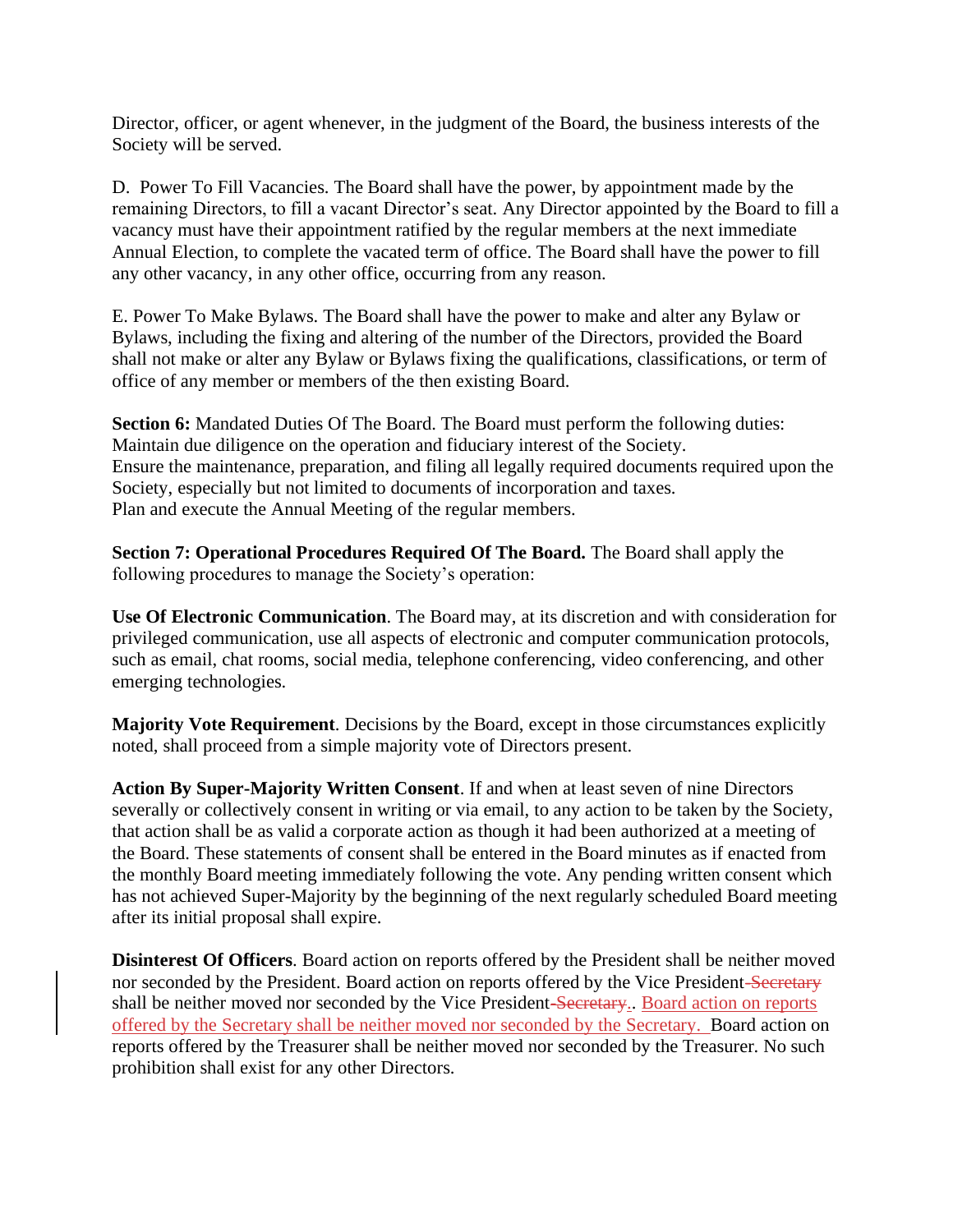**Delegation Of Powers.** For any reason deemed sufficient by the Board, whether occasioned by absence or otherwise, the Board may delegate all or any of the powers and duties of any officer to any other officer or Director on either a pro tempore or permanent basis, but no officer or Director shall execute, acknowledge, or verify any instrument in more than one capacity.

**Appointment Of An Executive Committee**. The Board may, by resolution, appoint an executive committee composed of two or more Directors who, to the extent provided in the resolution, shall have and exercise the authority of the Board in the management of the business of the Society between meetings of the Board.

**Power To Require Bonds**. The Board may require any officer or agent to file with the Society a satisfactory bond conditioned for faithful performance of duties.

**Reimbursement And Compensation.** Directors shall not be compensated for their service as a Board member. They also cannot claim a deduction for the value of their donated services to the nonprofit. However, Directors may be reimbursed for their reasonable out- of-pocket expenses incurred on behalf of the nonprofit in accordance with its expense reimbursement policy. The organization shall not reimburse a member of the Board for the cost of his or her spouse's or other dependent's travel to organization events. Directors may choose not to be reimbursed for out-of-pocket expenses and instead deduct them as a charitable contribution to the organization.

## **Article III: Officers**

**Section 1: President**. The President shall be elected by, and from the membership of the Board. He or she shall be the chief executive officer of the Society and shall attend and preside as chairman over all meetings of the Board and of the members unless excused by the Board. The President shall:

Have general and active management of the business of the Society.

Ensure that all orders and resolutions of the Board are carried into effect.

Have custody of all corporate funds and securities, and shall deposit all moneys, securities, and other valuable effects in the name of the Society in the depositaries designated for that purpose by the Board.

Disperse the funds of the Society as may be ordered by the Board, taking proper vouchers for the disbursements, and shall render to the Treasurer, upon the Treasurer's request, an account of all transactions, to include inventories of all assets.

Restore to the Society in case of death, resignation, retirement, or removal from office, all books, papers, vouchers, money, and property of whatever kind in the President's possession or control and belonging to the Society.

Be ex officio a member of all standing committees.

Have the general powers and duties of supervision and management usually vested in the office of president of a society.

**Section 2: Vice President-Secretary**. The Vice President-Secretary shall attend all meetings of the members, of the Board, and of the executive committee, unless excused by the Board. The Vice President-Secretary shall:

Preserve in the books of the Society true minutes of the proceedings of all meetings.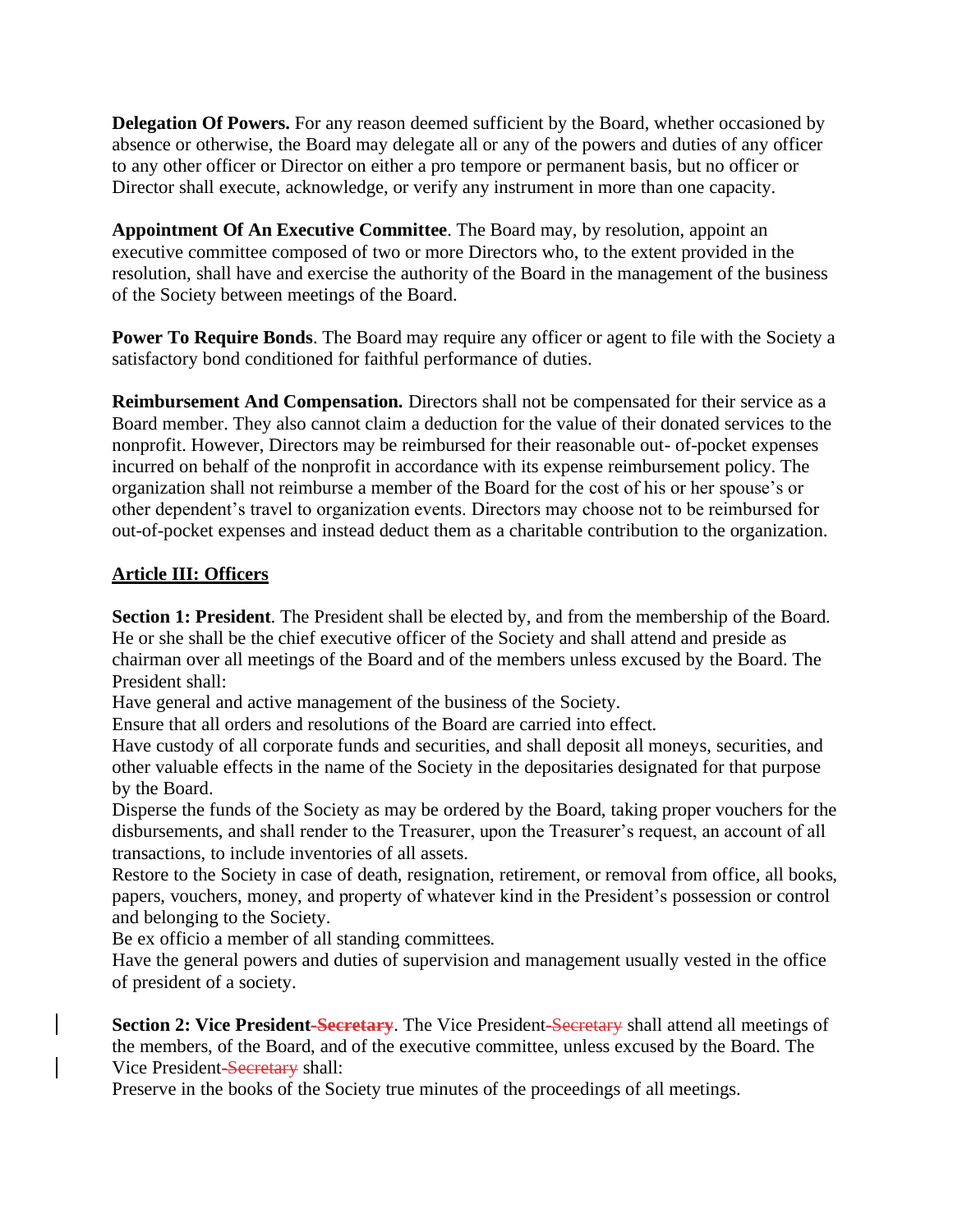Keep custody the seal of the Society and have authority to affix it to all instruments where its use is required.

Give all notices required by statute, Bylaw, or resolution and perform any other duties as may be delegated by the Board or by the executive committee.

Be designated by the President or by the Board to act in the President's stead and to deposit or disburse funds of the Society as may be ordered by the Board, taking proper vouchers for the disbursements.

Render to the Treasurer, upon the Treasurer's request, an account of all financial transactions performed by the Vice President-Secretary, to include inventories of all assets.

Restore to the Society in case of death, resignation, retirement or removal from office, all books, papers, vouchers, money, and property of whatever kind in the possession or control of the Vice President-Secretary and belonging to the Society.

**Section 3: Secretary**. The Secretary shall attend all meetings of the members, of the Board, and of the executive committee, unless excused by the Board. The Secretary shall:

Preserve in the books of the Society true minutes of the proceedings of all meetings.

Keep custody the seal of the Society and have authority to affix it to all instruments where its use is required.

Give all notices required by statute, Bylaw, or resolution and perform any other duties as may be delegated by the Board or by the executive committee.

Render to the Treasurer, upon the Treasurer's request, an account of all financial transactions performed by the Secretary, to include inventories of all assets.

Restore to the Society in case of death, resignation, retirement or removal from office, all books, papers, vouchers, money, and property of whatever kind in the possession or control of the Secretary and belonging to the Society.

**Section 34: Treasurer.** The Treasurer shall attend all meetings of the members, of the Board, and of the executive committee, unless excused by the Board. The Treasurer shall: Prepare and maintain in good order in books belonging to the Society full and accurate reconciliations of all cash accounts and security accounts, and valued inventories of other valuable effects in the name of the Society.

Prepare balance sheets and statements of income and disbursement in accordance with generally accepted accounting procedures at least annually.

Perform any other duties as may be delegated by the Board or by the executive committee. Shall render to the President and Directors at the regular meetings of the Board, and whenever requested by them, an account of all transactions and of the financial condition of the Society. Shall have free and unfettered access to all records, accounts, inventories, and valuable effects belonging to the Society. Such access may be granted by electronic means, where practicable. The Treasurer may request, require, and authorize outside audit if he or she deems outside audit necessary in the best interests of the Society.

Restore to the Society in case of death, resignation, retirement, or removal from office, all books, papers, vouchers, money, and property of whatever kind in the possession or control of the Treasurer and belonging to the Society.

## **Article IV: Meetings**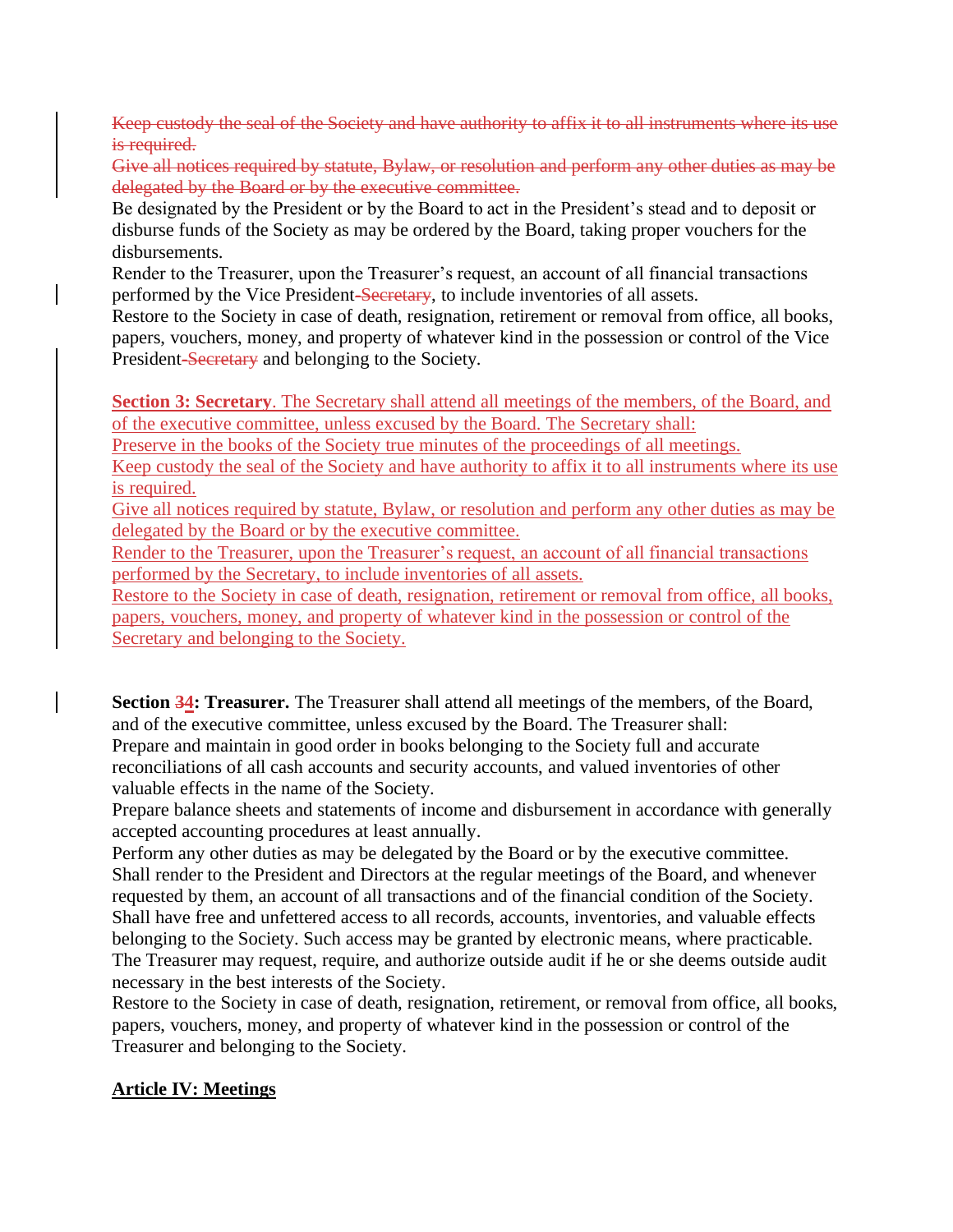**Section 1**: Annual Meeting Of Regular Members. An Annual Meeting of the regular members shall be held in each year on a date, time, venue, and manner selected by the Board. One of the purposes of the Annual Meeting shall be the election of or announcement of electronic voting results to fill vacancies of such Directors whose terms have or may be about to expire as may be provided hereinafter. Successive Annual Meetings may not be less than ten months, nor greater than fourteen months apart.

**Section 2:** Location, Date, And Time Of Annual Meeting. At the discretion of the Board, the Annual Meeting of the members may, for convenience, be held at or closely proximate to the site of the annual World Science Fiction Convention, in a place to be determined by the Board. In years when the annual World Science Fiction Convention is not held within the continent of North America, the Board may determine to hold the Annual Meeting of members within North America at a place which it shall determine.

**Section 3:** Use Of The Internet For Annual Meeting. The Board may, at its discretion, designate the Internet or other virtual technology as the venue for the Annual Meeting. The Board has the authority to designate and employ appropriate software and procedures to hold a real-time or an extended-over-time Annual Meeting, with due regard to the security and equity of online processes involving informational Society reports, questions by and answers to the membership, nominations, voting, closure of the voting, and dissemination of results. Any procedures adopted by the Board in this area shall be published on the Society's website, and the notice of Annual Meeting sent to the members will inform them where they can find the current procedures to be used at that meeting.

**Section 4:** Notice Of Annual Meeting. At least thirty days prior to the date fixed by Section 1 of this Article for the holding of the Annual Meeting of members, written notice of the time and place of the meeting shall be sent, as provided, to each member entitled to vote at the meeting. As used in these Bylaws, days means calendar days, including Sundays and holidays. As used in these Bylaws written notice may include forms of electronic communication such as email.

**Section 5:** Delayed Annual Meeting. If, for any reason, the Annual Meeting of the members is not held on the day designated, the meeting may be called and held as a special meeting, and the proceedings may be there as at an Annual Meeting, provided that the notice of meeting shall be the same required for the Annual Meeting, namely, not less than a thirty-day notice.

**Section 6:** Order Of Business At Annual Meeting. The order of business at the Annual Meeting of the regular members shall follow Roberts Rules of Order, as adopted by the Board and posted on the Society's website.

**Section 7:** Special Meeting Of Regular Members. A special meeting of the regular members may be called at any time by the President, or by a majority of the Board. The method by which the meeting may be called is as follows: Upon receipt of a specification in writing, setting forth the date and objects of the proposed special meeting, signed by the President, or by a majority of Board, the Vice President-Secretary shall prepare, sign, and send the notices requisite to the meeting. A special meeting venue, at the discretion of the President, may be designated to occur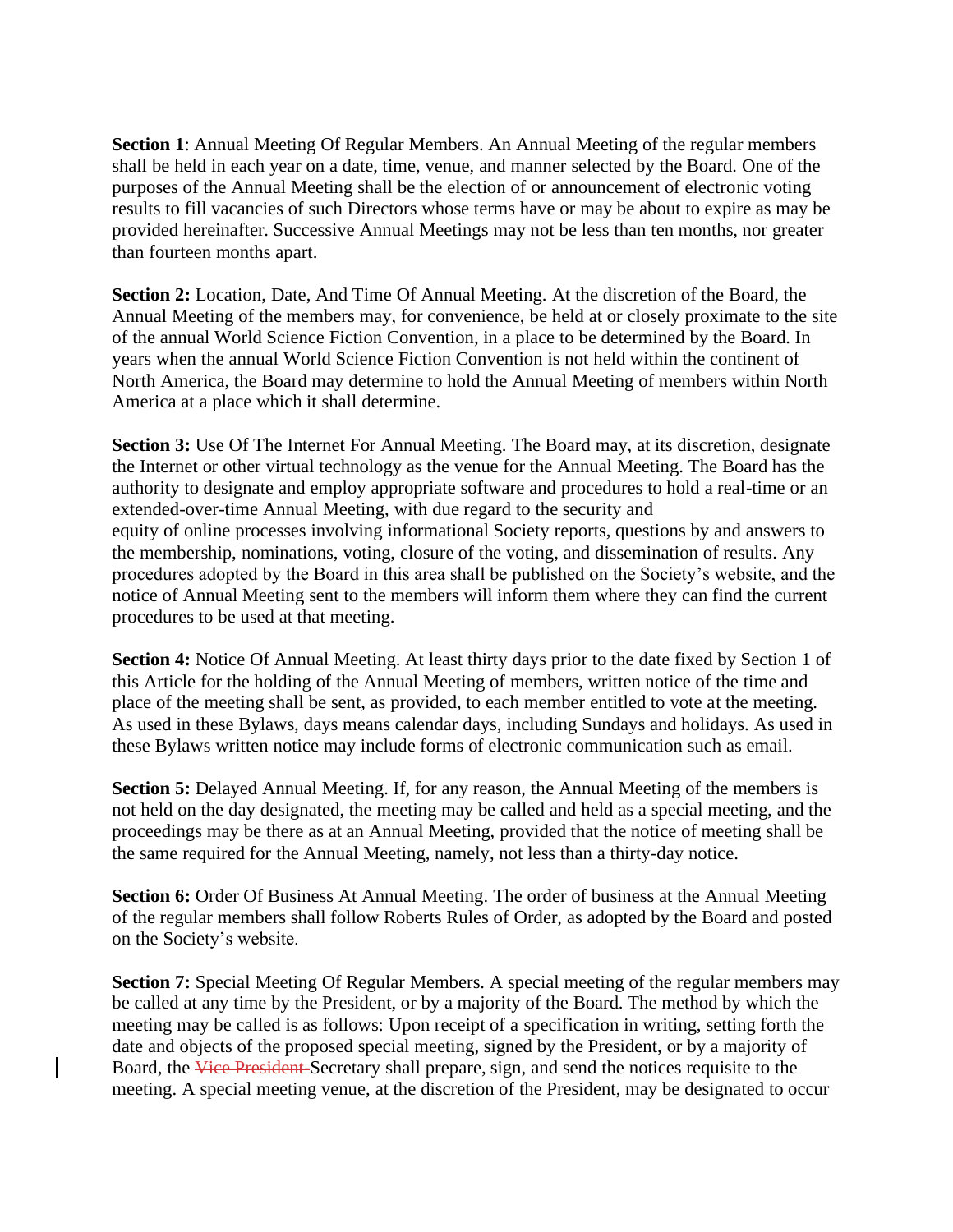on the Internet or other virtual technology. Notice may be signed by the stamped, typewritten, electronic, or printed signature of the Vice President-Secretary.

**Section 8:** Notice Of Special Meeting Of Regular Members. At least seven days prior to the date fixed for the holding of any special meeting of regular members, written notice of the time, place and purposes of the meeting shall be sent, as provided, to each member entitled to vote at the meeting. Business not explicitly mentioned in the notice shall not be transacted at the meeting.

**Section 9:** Organizational Meeting Of The Board. Prior to the Annual Meeting of regular members, the outgoing Board shall make tentative provisions for an organizational meeting for the newly empaneled Board, as constituted upon final adjournment of the Annual Meeting, for the purpose of electing officers and transacting any other business properly brought before it. The organizational meeting may be, for convenience, at the place of the Annual Meeting of regular members, and immediately follow the Annual Meeting; or a special Board meeting; or no later than the regularly scheduled Board meeting immediately following the Annual Meeting. The organization meeting in any year may be held at a different time and place than that scheduled, by consent of a majority of the Directors of the new Board.

**Section 10:** Regular Meetings Of The Board. Regular meetings of the Board shall be held on a schedule determined by the Board, at the time and place as the Board shall determine. No notice of regular meetings of the Board shall be required. Any or all meetings of the Board may be held via electronic, telephonic, or other emerging technological means as the Board shall, from time to time, determine.

**Section 11:** Special Meetings Of The Board. Special meetings of the Board may be called by the President or a majority of the Board at any time by means of written notice by mail or email of the time, place, and purpose to each Director as the President or a majority of the Board shall deem sufficient, but action taken at any meeting shall not be invalidated for want of notice.

**Section 12:** Notices And Mailing. All notices required to be given by any provision of these Bylaws shall state the authority pursuant to which they are issued (as, "by order of the President," or "by order of the Board of Directors" as the case may be) and shall bear the written, stamped, typewritten, electronic, or printed signature of the Vice President-Secretary or designee. Every notice shall be deemed served when it has been deposited in the United States mail, with postage fully prepaid, plainly addressed to the addressee at his, her, or its last address appearing upon the membership record of the Society; or when sent electronically to the email address appearing on the membership record of the Society.

**Section 13:** Confirmation of Annual or Special Meeting Resolutions. When a quorum (see**,** Section 1) exists at a meeting of the regular members but does not meet or exceed 10% of the entire membership entitled to vote, the Board may, at its discretion, within 30 days of the meeting taking the action, choose to poll the entire membership electronically on any resolution—exclusive of election of Directors—passed by an Annual or special meeting of the membership. If the Board chooses to do so, the same resolution passed at the meeting shall be submitted electronically to the membership as a whole for their decision. The Board may allow both pro and con statements by proponents and opponents to be included in the voting materials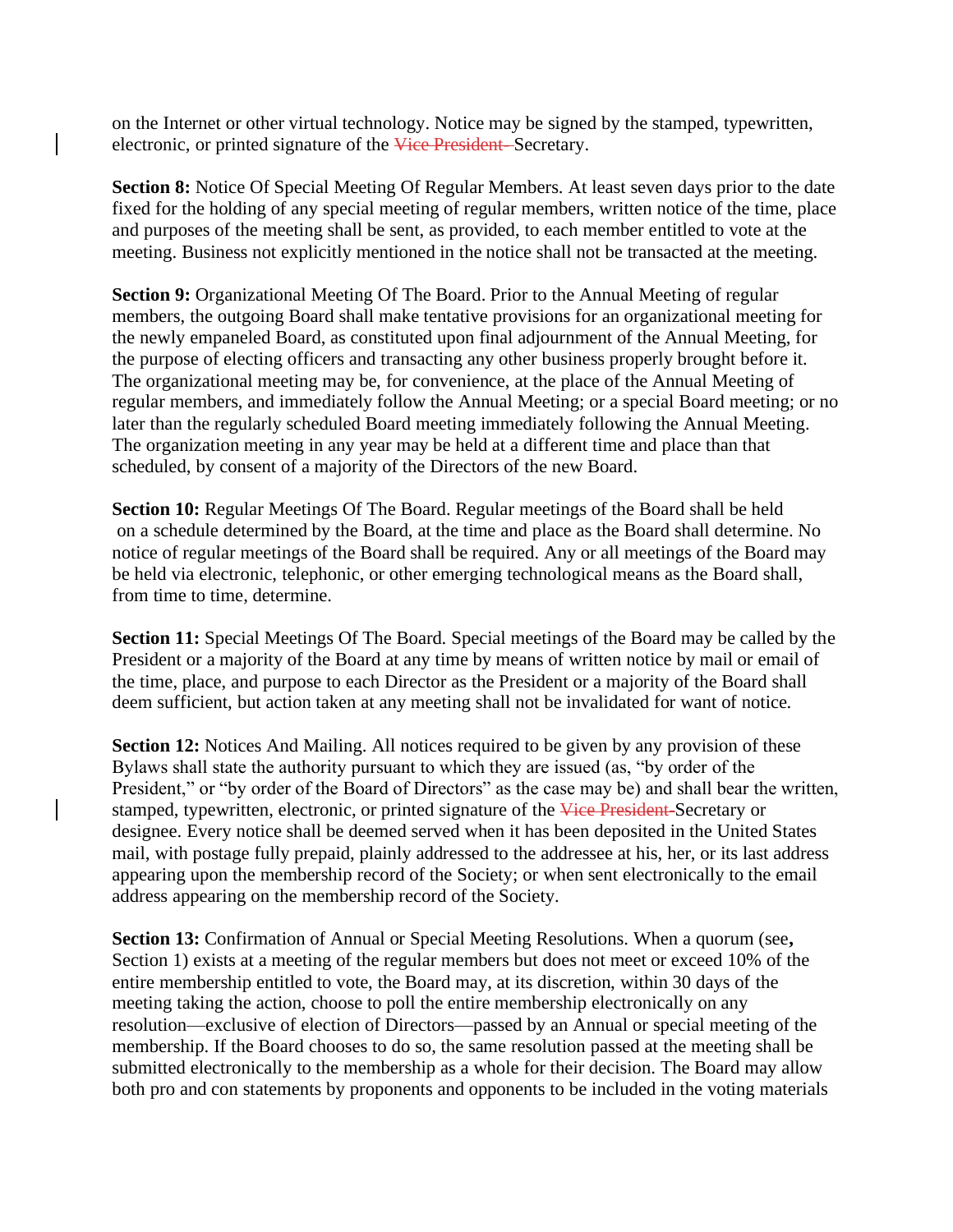sent to the members but must allow equal space to both sides. The Resolution passed at the meeting of the members shall continue as the official policy of the Society unless and until overturned by said poll.

#### **Article V: Quorum**

**Section 1:** Quorum Of Regular Members. A quorum at any meeting of the regular members will be 10 members in good standing, of which no more than 4 may be Board members.

**Section 2:** Quorum Of Directors At Board Meetings. A quorum of Directors shall be defined as four of the nine Directors.

#### **Article VI: Voting, Elections, And Nominations**

**Section 1:** Who Is Eligible To Vote. Except as these Bylaws, or an amendment or amendments otherwise provide, each regular member shall, at every meeting of the members, be entitled to one vote in person or electronically. Electronic voting may be accomplished via the Internet as designated by the Board. A supporting member of the Society is not eligible to vote, but may attend any meeting, and subject to the rulings of the President, or other presiding officer, may express himself or herself.

**Section 2: Nominations.** The Board will appoint a Nominating Committee whose purpose will be to solicit nominations from the members to fill upcoming vacancies to the Board. Members in good standing may self-nominate or be nominated by another member but must agree to serve, and have good standing confirmed by the Nominating Committee. Candidate statements will be uploaded to the electronic ballot along with any other business that requires membership approval. Voting will take place no earlier than 30 days before nor less than 14 days before the Annual meeting. Notice of poll opening, and closing will be sent to members electronically and will be posted on the website.

**Section 3: Inspectors.** Whenever any person entitled to vote at a meeting of the members requests the appointment of inspectors, a majority of the regular members present at that meeting and entitled to vote shall appoint not more than three inspectors, who need not be members of the Society. If the right of any person to vote at the meeting is challenged, the inspectors shall determine the right. The inspectors shall receive and count the votes either upon an election or for the decision of any question and shall determine the result. Their certificate of any vote shall be prima facie evidence.

#### **Article VII: Execution Of Instruments**

**Section 1**: Checks and drafts. All checks, drafts and orders for payment of money shall be signed in the name of the Society.

**Section 2:** Contracts, Conveyances, Or Other Instruments. When the execution of any contract, conveyance, or other instrument has been authorized without specification of the executing officers, the President, or the Vice President-Secretary, may execute it on behalf of the Society and may affix the corporate seal. The Board shall have the power to designate any further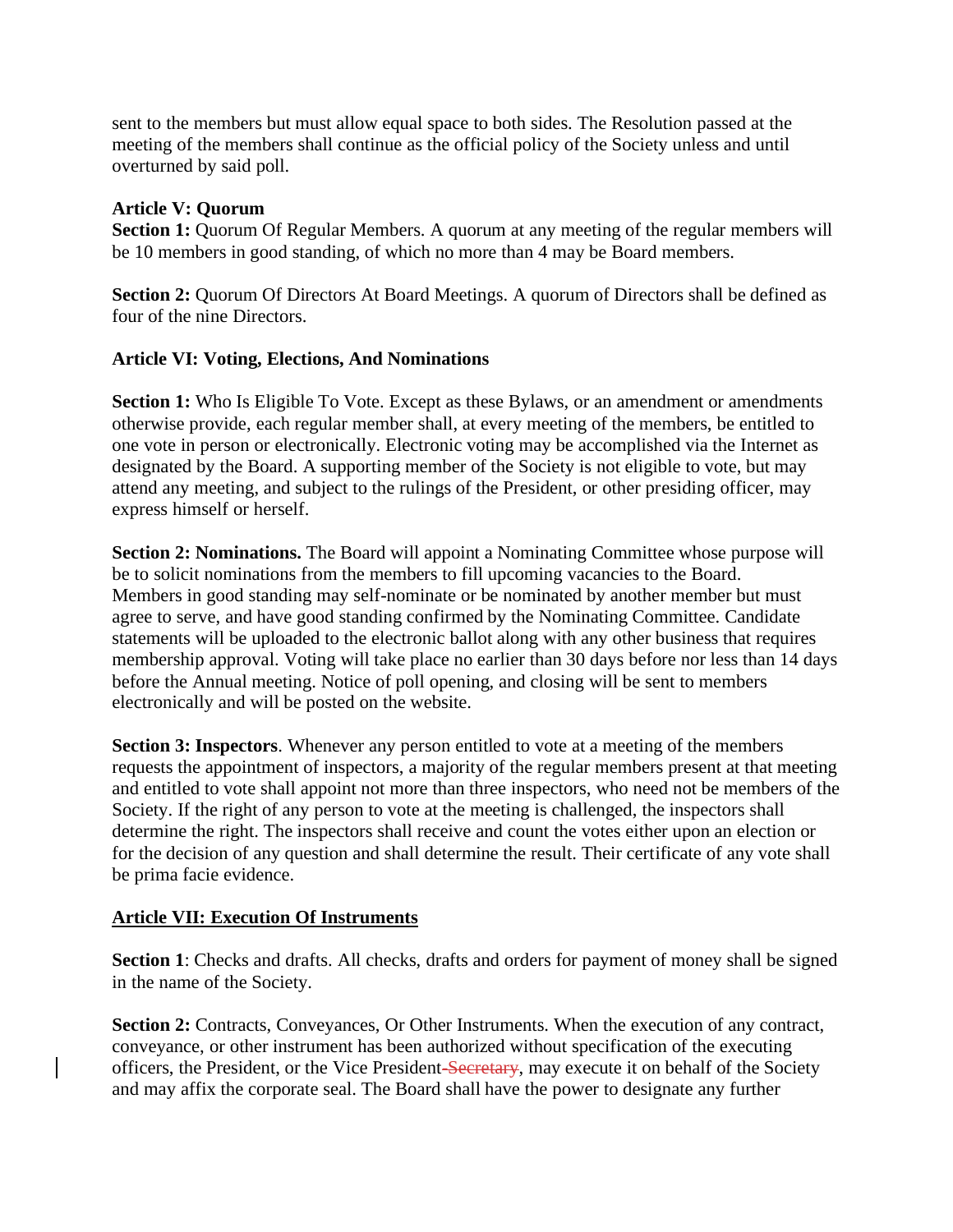officers and agents who shall have authority to execute any instrument in behalf of the Society.

# **Article VIII: Power Of Board To Borrow Money**

The Board shall have the full power and authority to borrow money whenever, in the discretion of the Board, the exercise of that power is required in the general interests of the Society. In such case the Board may authorize the proper officers of the Society to make, execute, and deliver in the name and on behalf of the Society any notes, bonds, and other evidence of indebtedness as the Board shall deem proper, and the Board shall have the full power to mortgage the property of the Society, or any part as security for the indebtedness, and no action on the part of the membership of the Society shall be requisite to the validity of any note, bond, evidence of indebtedness, or mortgage.

# **Article IX: Membership And Dues Section 1: Regular Membership.**

A. Any person may acquire membership in the Society by uniform application; however, an application for membership may be declined upon a showing of cause, by a majority vote of the Board at any regular business meeting.

B. Any decision to decline an application by the Board, if made, may be appealed to members present at any Annual or special meeting.

## **Article X: Amendment Of Bylaws**

**Section 1:** Regular Members Effecting Bylaw Amendments. These Bylaws may be amended, altered, added to, or repealed by the affirmative vote of a majority of the regular members entitled to vote at any regular or special meetings of the members if notice of the proposed amendment, alteration, addition, or repeal is contained in the notice of the meeting.

**Section 2**: Board Effecting Bylaw Amendments. These Bylaws may be amended, altered, added to, or repealed by the affirmative vote of a majority of the Board if the amendment, alteration, addition, or repeal is proposed at a regular or special meeting of the Board and adopted at a subsequent regular meeting; provided, that any Bylaw made by the affirmative vote of a majority of the Board as provided here may be amended, altered, added to, or repealed by the affirmative vote of a majority of the members entitled to vote at any regular or special meeting of the members; also provided, that no change of the date for the Annual Meeting of members shall be made within thirty days before the day on which the meeting is to be held, unless consented to in writing, or by a resolution adopted at a meeting, by all members entitled to vote at the Annual Election.

# **Article XI: Non-Profit Purposes**

**Section 1: IRC Section 501(c)(3) Purposes**. This corporation, designated The Heinlein Society, is organized exclusively for charitable, religious, educational, and/or scientific purposes as specified in Section  $501(c)(3)$  of the Internal Revenue Code, including, for such purposes, the making of distributions to organizations that qualify as exempt organizations under section 501(c)(3) of the Internal Revenue Code.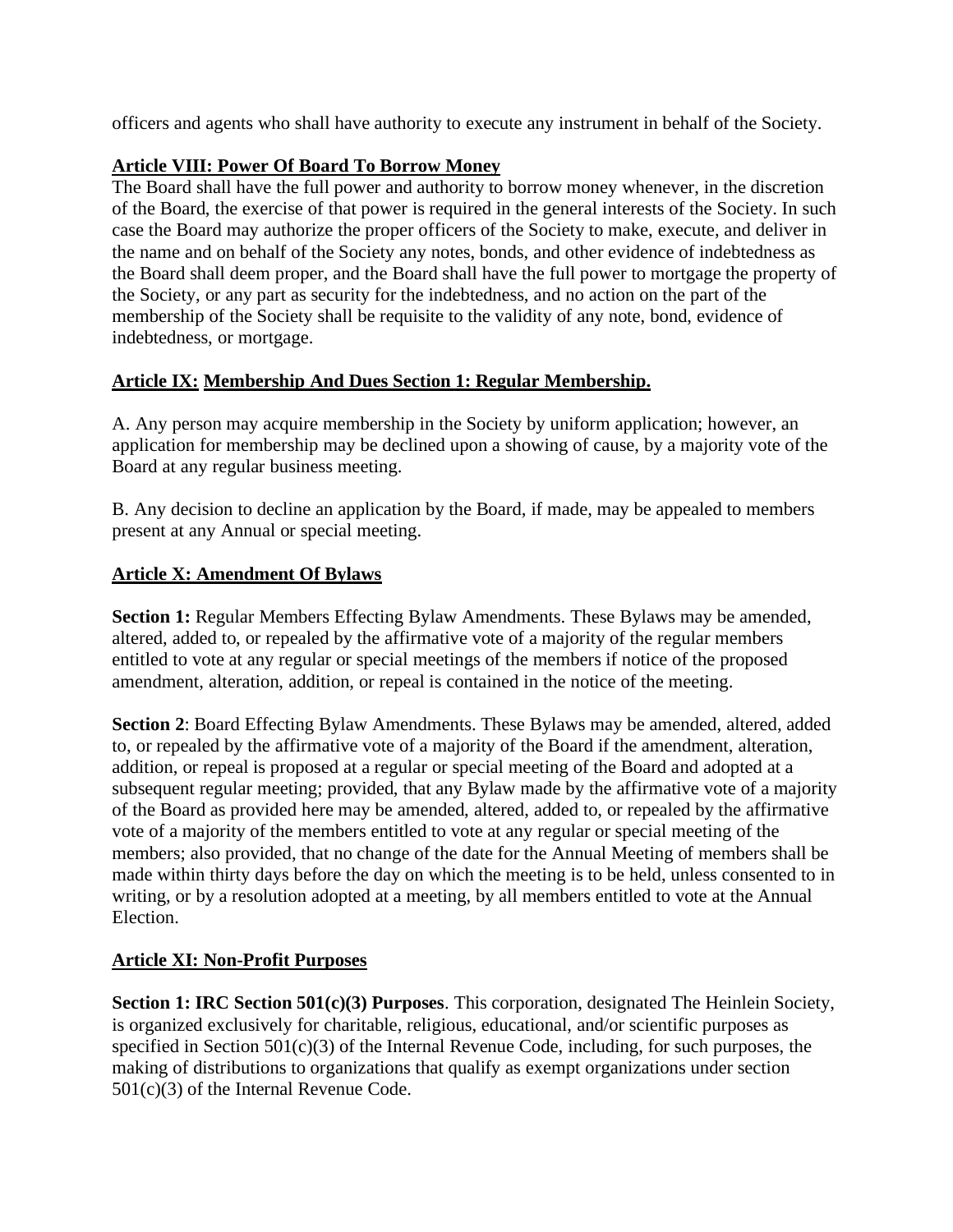**Section 2: Specific Objectives And Purposes.** This corporation is a non-profit organization established with objectives to encourage formation of character and provoke critical and intelligent thinking among young individuals. For these purposes, we produce and distribute free educational materials based on the works and ideas of the Grand Master Science Fiction author, Robert Anson Heinlein, as well as provide support for blood drives across the world and the donation of the works of said author to various military / veterans' organizations known as Heinlein for Heroes (H4H).

# **Article XII: IRC 501(c) (3) Tax Exemption Provisions**

**Section 1: Limitations On Activities**. No substantial part of the activities of this corporation shall be for propaganda, or otherwise attempting to influence legislation (except as otherwise provided by Section 501(h) of the Internal Revenue Code), and this corporation shall not participate in, or intervene in (including the publishing or distribution of statements), any political campaign on or behalf of, or in opposition to, any candidate for public office. Notwithstanding any other provisions of these Bylaws, this corporation shall not carry on any activities not permitted to be carried on by a corporation exempt from federal income tax under section 501(c)(3) of the Internal Revenue Code, or By a corporation, contributions to which are deductible under section  $170(c)(2)$  of the Internal Revenue Code.

**Section 2: Prohibition Against Private Inurement**. No part of the net earnings of corporation shall inure to the benefit of, or be distributable to, its Directors, officers or other private persons, except that the corporation shall be authorized and empowered to pay reasonable compensation for services rendered and to make payments and distributions in furtherance of the purposes of this corporation.

**Section 3: Distribution Of Assets.** Upon the dissolution of this corporation, its assets remaining after payment, or provision for payment, of all debts and liabilities of this corporation shall be distributed for one or more exempt purposes within the meaning of Section  $501(c)(3)$  of the Internal Revenue Code or shall be distributed to the federal government, or to a state or local government, for a public purpose. Such distribution shall be made in accordance with all applicable provisions of the laws of the State of Texas.

**Section 4: Private Foundation Requirements And Restrictions**. In any taxable year in which the corporation becomes a private foundation as described in Section 509(a) of the Internal Revenue Code, the corporation Shall distribute its income for said period at such time and manner as not to subject to tax under Section 4942 of the Internal Revenue Code; Shall not engage in any act of self-dealing as defined in Section 4941(d) of the Internal Revenue Code;

Shall not retain any excess business holdings as defined in Section 4943(c) of the Internal Revenue Code;

Shall not make any investments in such manner as to subject the corporation to tax under Section 4944 of the Internal Revenue Code; and

Shall not make any taxable expenditure as defined in Section 4945(d) of the Internal Revenue Code.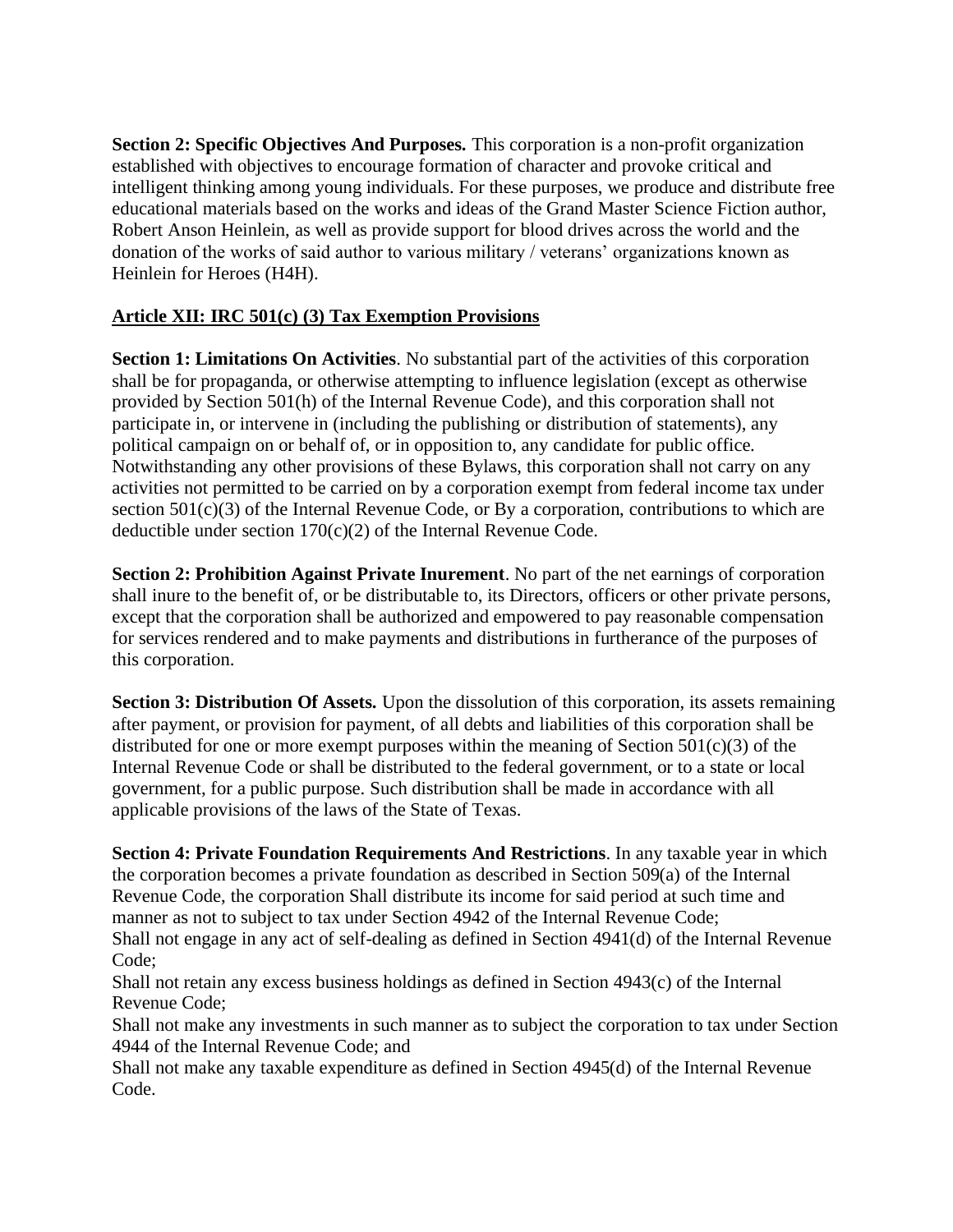## **Article XIII: Conflict Of Interest Policy**

**Section 1: Purpose.** The purpose of this conflict of interest policy is to protect this tax- exempt corporation's interest when it is contemplating entering into a transaction or arrangement that might benefit the private interest of an officer or Director of the corporation or any "disqualified person" as defined in Section 4958(f)(1) of the Internal Revenue Code and as amplified by Section 53.4958-3 of the IRS Regulations and which might result in a possible "excess benefit transaction" as defined in Section  $4958(c)(1)(A)$  of the Internal Revenue Code and as amplified by Section 53.4958 of the IRS Regulations. This policy is intended to supplement but not replace any applicable state and federal laws governing conflict of interest applicable to nonprofit and charitable organizations.

## **Section 2: Definitions**.

Interested Person. Any Director, principal officer, member of a committee with Board delegated powers, or any other person who is a "disqualified person" as defined in Section 4958(f)(1) of the Internal Revenue Code and as amplified by Section 53.4958-3 of the IRS Regulations, who has a direct or indirect financial interest, as defined below, is an interested person. Financial Interest. A person has a financial interest if the person has, directly or indirectly, through business, investment, or family:

(1). An ownership or investment interest in any entity with which the corporation has a transaction or arrangement,

(2). A compensation arrangement with the corporation or with any entity or individual with which the corporation has a transaction or arrangement, or

(3). A potential ownership or investment interest in, or compensation arrangement with, any entity or individual with which the corporation is negotiating a transaction or arrangement. Compensation includes direct and indirect remuneration as well as gifts or favors that are not insubstantial.

A financial interest is not necessarily a conflict of interest. A person who has a financial interest may have a conflict of interest only if the appropriate Board of Directors or committee decides that a conflict of interest exists.

#### **Section 3: Procedures.**

**Duty to disclose**. In connection with any actual or possible conflict of interest, an interested person must disclose the existence of the financial interest and be given the opportunity to disclose all material facts to the Directors and members of committees with Board delegated powers considering the proposed transaction or arrangement.

**Determining whether a conflict of interest exists**. After disclosure of the financial interest and all material facts, and after any discussion with the interested person, he/she shall leave the Board or committee meeting while the determination of a conflict of interest is discussed and voted upon. The remaining Board or committee members shall decide if a conflict of interest exists.

**Procedures for addressing the conflict of interest**. An interested person may make a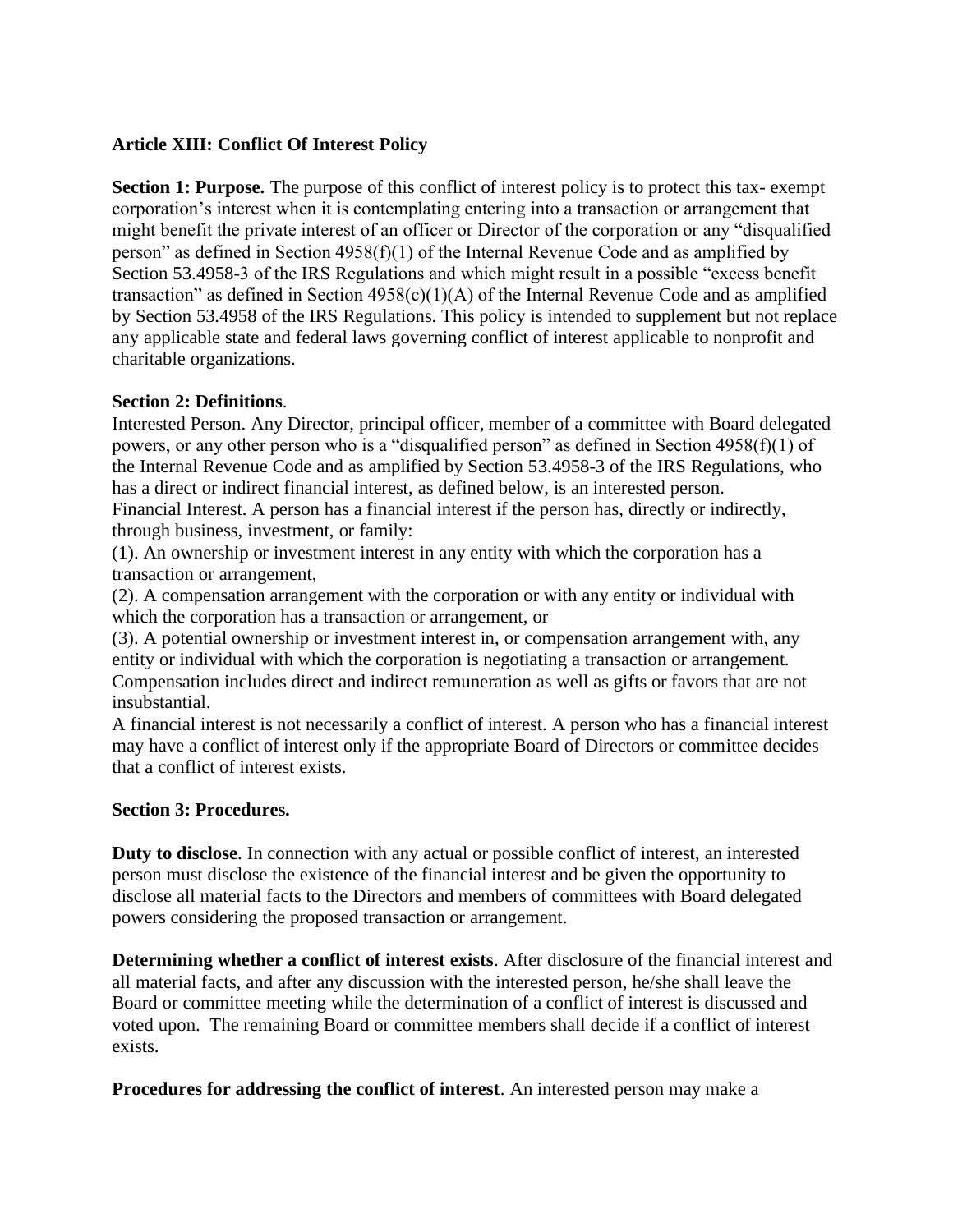presentation at the Board or committee meeting, but after the presentation, he/she shall leave the meeting during the discussion of, and the vote on, the transaction or arrangement involving the possible conflict of interest. The chairperson of the Board or committee shall, if appropriate, appoint a disinterested person or committee to investigate alternatives to the proposed transaction or arrangement. After exercising due diligence, the Board or committee shall determine whether the corporation can obtain with reasonable efforts a more advantageous transaction or arrangement from a person or entity that would not give rise to a conflict of interest. if a more advantageous transaction or arrangement is not reasonably possible under circumstances not producing a conflict of interest, the Board or committee shall determine by a majority vote of the disinterested Directors whether the transaction or arrangement is in the corporation's best interest, for its own benefit, and whether it is fair and reasonable. In conformity with the above determination, it shall make its decision as to whether to enter into the transaction or arrangement.

**Violations of the conflicts of interest policy**. If the Board or committee has reasonable cause to believe a member has failed to disclose actual or possible conflicts of interest, it shall inform the member of the basis for such belief and afford the member an opportunity to explain the alleged failure to disclose. If, after hearing the member's response and after making further investigation as warranted by the circumstances, the Board or committee determines the member has failed to disclose an actual or possible conflict of interest, it shall take appropriate disciplinary and corrective action.

**Section 4: Records Of Proceedings**. The minutes of meetings of the Board and all committees with Board delegated powers shall contain:

The names of the persons who disclosed or otherwise were found to have a financial interest in connection with an actual or possible conflict of interest, the nature of the financial interest, any action taken to determine whether a conflict of interest was present, and the Board of Directors' or committee's decision as to whether a conflict of interest in fact existed.

The names of the persons who were present for discussions and votes relating to the transaction or arrangement, the content of the discussion, including any alternatives to the proposed transaction or arrangement, and a record of any votes taken in connection with the proceedings.

**Section 5: Compensation.** A voting member of the Board who receives compensation, directly or indirectly, from the corporation for services is precluded from voting on matters pertaining to that member's compensation.

(1) A voting member of any committee whose jurisdiction includes compensation matters and who receives compensation, directly or indirectly, from the corporation for services is precluded from voting on matters pertaining to that member's compensation.

When approving compensation for Directors, officers and employees, contractors, and any other compensation contract or arrangement, in addition to complying with the conflict-of-interest requirements and policies contained in the preceding and following sections of this article as well as the preceding paragraphs of this section of this article, the Board or a duly constituted compensation committee of the Board shall also comply with the following additional requirements and procedures: The terms of compensation shall be approved by the Board of Directors or compensation committee prior to the first payment of compensation. (2).All members of the Board of Directors or compensation committee who approve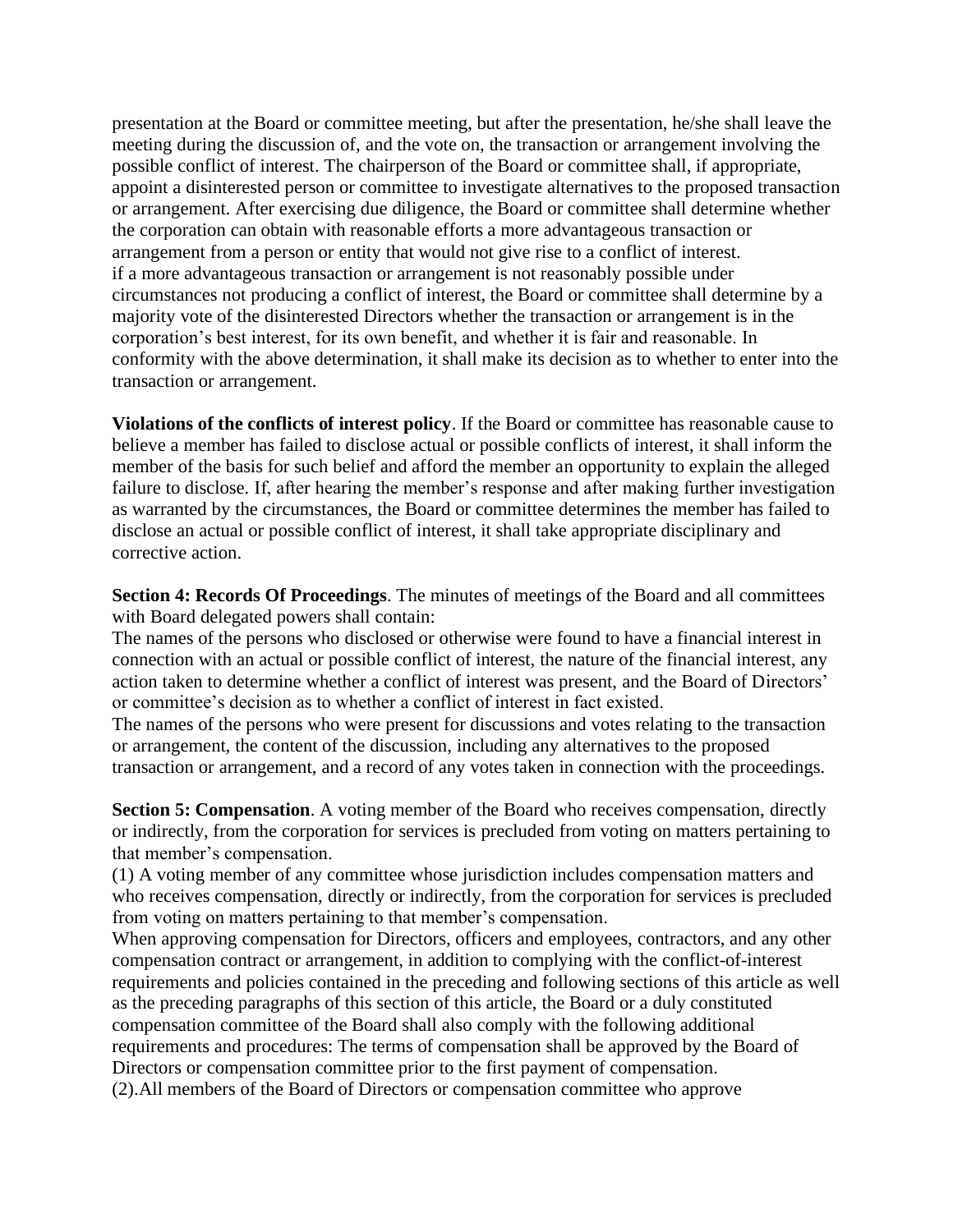compensation arrangements must not have a conflict of interest with respect to the compensation arrangement as specified in IRS Regulation Section 53.4958-6(c)(iii), which generally requires that each Board member or committee member approving a compensation arrangement between this organization and a "disqualified person" (as defined in Section 4958(f)(1) of the Internal Revenue Code and as amplified by Section 53.4958-3 of the IRS Regulations):

Is not the person who is the subject of compensation arrangement, or a family member of such person;

Is not in an employment relationship subject to the direction or control of the person who is the subject of compensation arrangement;

Does not receive compensation or other payments subject to approval by the person who is the subject of compensation arrangement;

Has no material financial interest affected by the compensation arrangement; and

Does not approve a transaction providing economic benefits to the person who is the subject of the compensation arrangement, who in turn has approved or will approve a transaction providing benefits to the Board or committee member.

The Board or compensation committee shall obtain and rely upon appropriate data as to comparability prior to approving the terms of compensation. Appropriate data may include the following:

(1). Compensation levels paid by similarly situated organizations, both taxable and tax- exempt, for functionally comparable positions. "Similarly situated" organizations are those of a similar size and purpose and with similar resources.

(2). The availability of similar services in the geographic area of this organization.

(3). Current compensation surveys compiled by independent firms.

(4). Actual written offers from similar institutions competing for the services of the person who is the subject of the compensation arrangement. As allowed by IRS Regulation 4958-6, if this organization has average annual gross receipts

The terms of compensation and the basis for approving them shall be recorded in written minutes of the meeting of the Board or compensation committee that approved the compensation. Such documentation shall include:

(1). The terms of the compensation arrangement and the date it was approved.

(2). The members of the Board or compensation committee who were present during debate on the transaction, those who voted on it, and the votes cast by each Board or committee member.

(3). The comparability data obtained and relied upon and how the data was obtained.

(4). If the Board or compensation committee determines that reasonable compensation for a specific position in this organization or for providing services under any other compensation arrangement with this organization is higher or lower than the range of comparability data obtained, the Board or committee shall record in the minutes of the meeting the basis for its determination.

(5). If the Board or committee adjusts comparability data due to geographic area or other specific conditions, these adjustments, and the reasons for them shall be recorded in the minutes of the Board or committee meeting.

(6).Any actions taken with respect to determining if a Board or committee member had a conflict of interest with respect to the compensation arrangement, and if so, actions taken to make sure the member with the conflict of interest did not affect or participate in the approval of the transaction (for example, a notation in the records that after a finding of conflict of interest by a member, the member with the conflict of interest was asked to, and did, leave the meeting prior